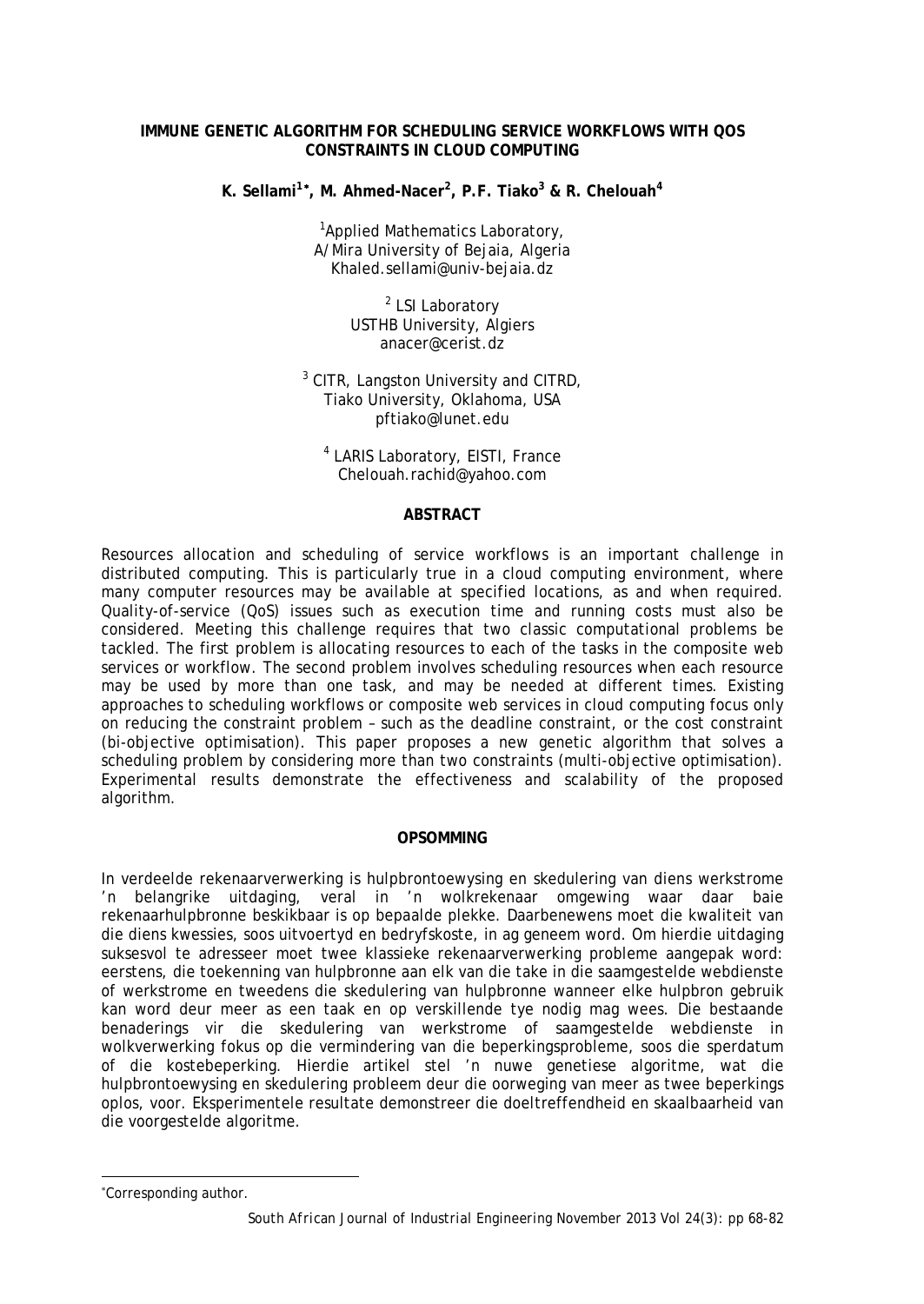# **1 INTRODUCTION**

Due to increasing interest in service-oriented architecture (SOA) and virtualisation, many organisations have chosen to expose their hardware and/or software resources over cloud computing environments. 'Cloud computing' [1] is an internet-based computing paradigm driven by economies of scale, where a pool of computation resources – usually deployed as web services – are provided on demand over the internet, in the same way that public utilities are. Unlike grid computing, which typically provides persistent and permanent use of all available IT resources, this pool of resources is generally used as a pay-per-use model where quality of service (QoS) guarantees are exploited by the infrastructure provider using customised service level agreements (SLA) [2]. Composition of web services is currently carried out by orchestration [3] – that is, a workflow that combines invocations of individual operations of the web services involved [3]. It is therefore a composition of individual operations, rather than a composition of entire web services.

There are many high performance applications in health care, finance management, the military, etc. that can be conducted as workflows and deployed over grid or cloud computing environments.

The process that maps and manages the execution of interdependent tasks of workflow on distributed resources is called 'service workflow scheduling'. This process has recently become one of the major concerns of the grid and cloud computing community [4]. Workflow scheduling in the cloud is a difficult problem. It is well known as an NP-complete problem, and the difficulty depends on the problem size. To schedule workflow tasks effectively in these cloud environments, workflow management systems require more elaborate scheduling strategies to meet QoS constraints and the precedence relationships between workflow tasks. Many heuristic and meta-heuristic based algorithms have been proposed for workflow scheduling in heterogeneous distributed system environments. Most of these have focused either on single objective optimisation [5,6] such as the execution time (makespan), or on biobjective optimisation [7,8,9,10] of the makespan and cost, without paying attention to other QoS parameters such as reliability, resource utilisation, or energy consumption.

This paper proposes a new algorithm for scheduling composite service workflows in cloud environments. It proposes to optimise several objective functions simultaneously, depending on the requirements of the users and providers: makespan, cost, reliability, and resource utilisation. When physical resources are involved, we propose a way to monitor energy consumption. We therefore present a genetic algorithm that solves this scheduling problem.

### **2 PROBLEM DESCRIPTION**

### **Inputs**

- 1. A set of several workflow tasks  $T=[T_1, T_2, \ldots, T_n]$  that have a precedence constraint, modelled by directed acyclic graphs (DAGs), where *n* is the number of workflow tasks. Figure 1 shows a workflow application with eight tasks. The nodes of the graph represent the tasks, while the arcs denote precedence constraints and the control/data dependencies between tasks.
- 2. A set of candidate cloud resources *R={R1,R2,..,Rm}* (the resource pool) modelled by nondirected acyclic graphs, where *m* is the number of candidate cloud resources. Figure 2 shows a three-cloud resource connected at different network speeds (bandwidths).
- 3. A response time and price for each cloud resource.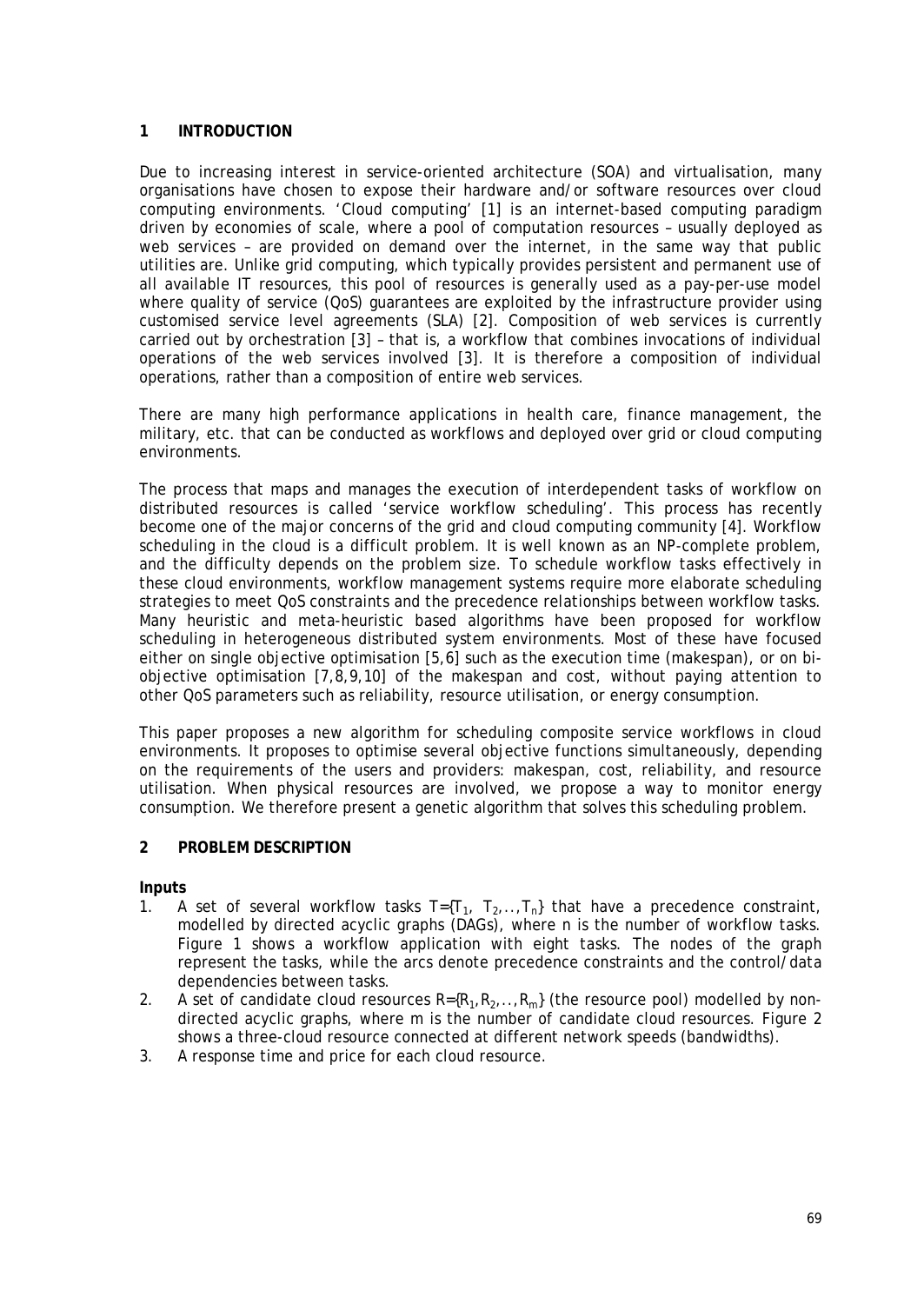

**Figure 1: A sample task graph**



**Figure 2: An example of resource pool**

### **Multi-objective problem**

The general multi-objective problem is posed as follows:

Minimise 
$$
F(x) = [F_1(x), F_2(x), \ldots, F_k(x)]
$$
 (1)

where x is a vector representing a solution, and  $F_1$  to  $F_k$  are conflicting objectives. The workflow planning problem as a multi-objective problem is characterised by the fact that it features a group of conflicting objectives that have to be optimised simultaneously. For instance, minimising execution time is often contradictory to the goal of optimising the cost of execution. Nevertheless, the goal of the problem is to find a good compromise between all optimisation goals. Therefore, in our case, the multi-objective problem has been modified to become a single-objective problem. The objectives that we could possibly want to optimise are:

1. *Execution time* (known as *makespan*): represents the duration from the user submitting a workflow to receiving the results. It consists of the workflow execution time and network transmission time, shown in Formula 2:

$$
MakeSpan = \left(\sum (Execution \ times + transfer \ times)\right) \tag{2}
$$

2. *Cost*: the cost for running a cloud workflow is defined in Formula 3. It consists of the processing cost and the data transfer costs.

$$
Cost = \sum Execution times \times price resources per hour + transfer costs
$$
 (3)

3. *Reliability*: represents the probability that the workflow will be executed successfully [9] to be maximised.

$$
Reliability = \exp(-\sum \lambda_i \times execution \, time_i)
$$
 (4)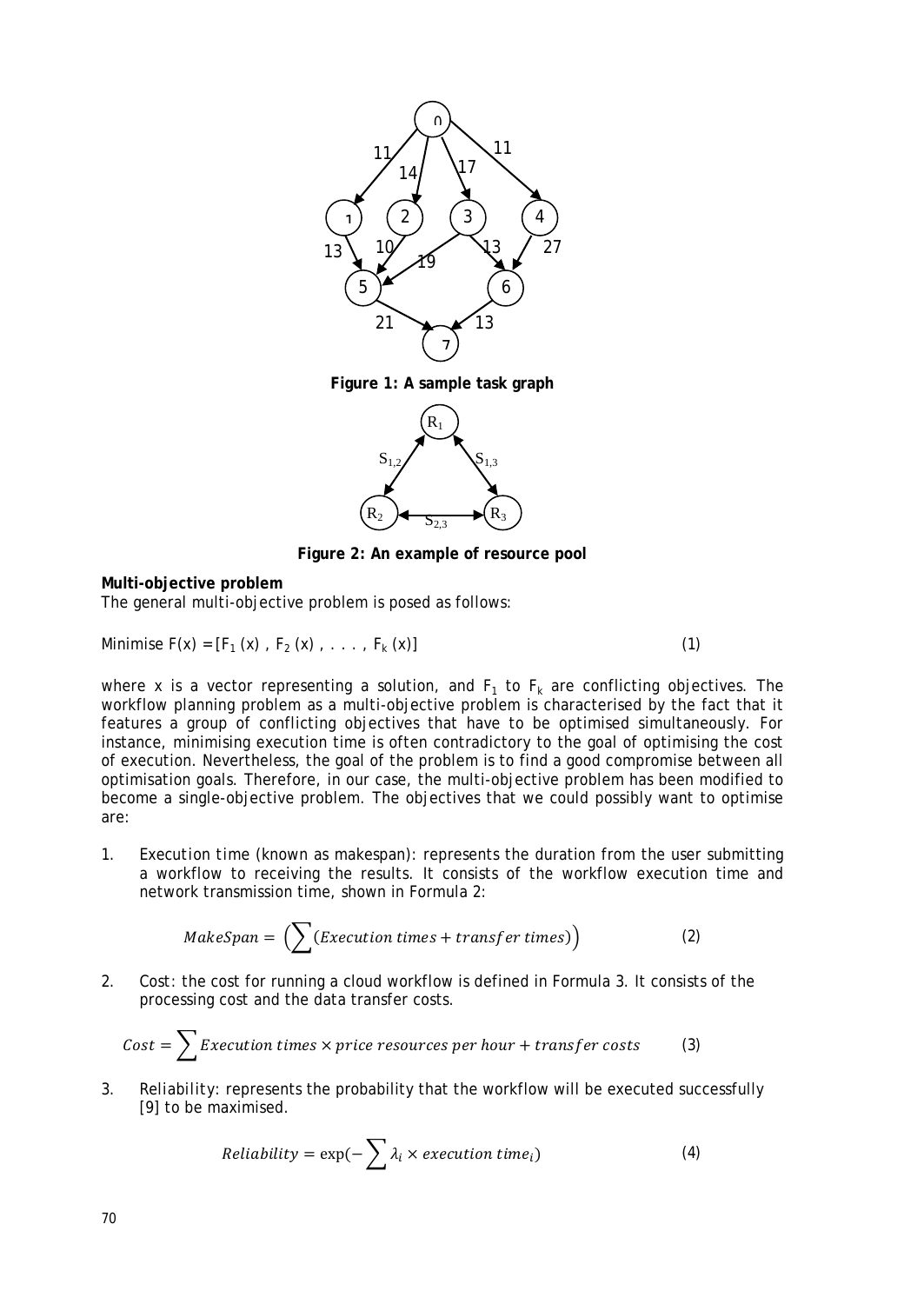where  $\lambda_i$  is the failure rate of the physical resource. When several virtual machines (VM) are running on the same resource, we consequently assume that  $\lambda_{VM} < \lambda_{resoluce}$ 

4. *Availability (usage)*: represents the average time a cloud resource is not occupied during the workflow execution,

$$
Usage = \frac{1}{N} \times \sum_{N} \frac{execution \, time_i}{MakeSpan}
$$
(5)

where N is the number of resources.

### *5. Energy consumption*

Ener av consumption

$$
= \sum_{i=1}^{\infty} execution \, time_i \times freq \times Volt^2 + \gamma_i (MakeSpan - \sum_{i=1}^{\infty} execution \, time_i)
$$
\n
$$
\gamma_i = \text{Freq}_{min} \times V_{min}^2 \tag{6}
$$

The latter equation is only applicable to non-virtual resources.

## **3 RELATED WORK**

Many heuristics have been developed to schedule interdependent tasks in grid and cloud computing: genetic algorithms [5,7,9] and particle swarm optimisation (PSO) based algorithms [11,12]. The HEFT algorithm (heterogeneous earliest finish time) is one of the most widely-used heuristics that attempt to minimise the makespan [5]. Most of these algorithms focus on optimising either one or two objectives. However, there are new challenges for scheduling workflow applications in a cloud environment by optimising more than one or two QoS parameters, which is the concern of this paper. To date, one of the few works dealing with multi-objective planning for workflow execution on grids is that proposed by Yu et al. [13]. The authors proposed an improved NSGAII (non-sorted genetic algorithm) based scheduling method to solve the problem. Using a Pareto-based algorithm [14], this approach allows one to decide between several possible solutions, based on their advantages and disadvantages. When the budgets of users are known in advance, the use of a Paretobased algorithm is rather slow. Our paper uses a novel aggregating-based approach to optimise for three objectives – makespan, cost, and reliability – under different constraints and environments.

# **4 AN IMPROVED GENETIC ALGORITHM FOR WORKFLOW SCHEDULING IN CLOUD**

Fundamentally, the problem formulated in section 2 is a constrained optimisation problem. So how to achieve the best QoS for a workflow scheduling with increasing parameters is a major challenge. Genetic algorithms (GA) have been used to address this challenge in the past.

The pseudo-code of a classic genetic algorithm is shown in algorithm 1. It first creates an initial population consisting of randomly-generated solutions. After applying genetic operators (selection, crossover, and mutation) one after the other, new offspring are generated. Then the evaluation of the objective function (the fitness) of each individual in the population is conducted. The individuals with the best fitness (fittest individuals) are selected to be carried over to the next generation. These steps are repeated until the termination condition is satisfied. Typically, a GA is terminated after a certain number of iterations, or if a certain level of fitness value has been reached [15].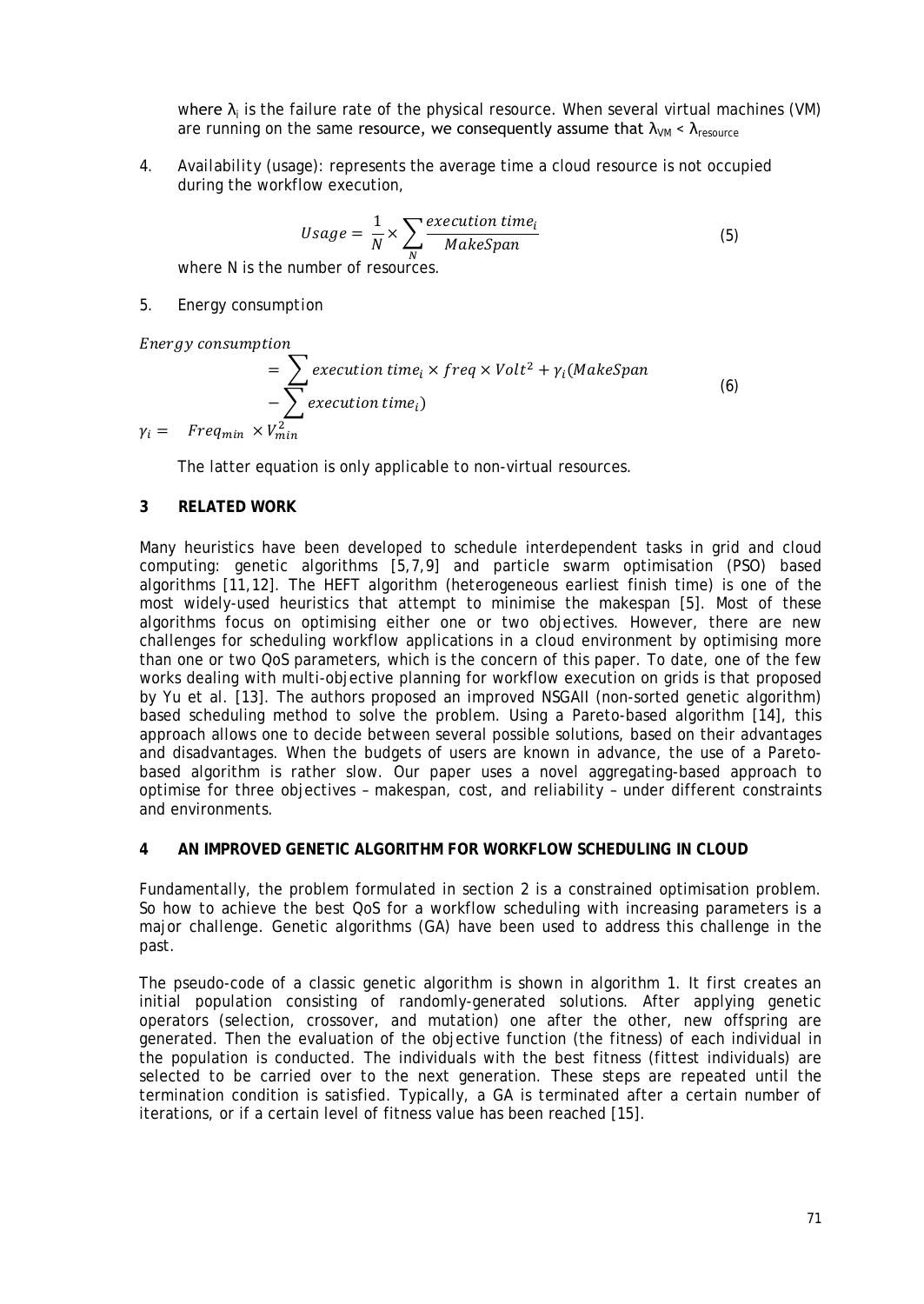# **Algorithm 1:** A classic genetic algorithm

- 1 INITIALISE population with random candidate solutions
- 2 EVALUATE each candidate solution
- 3 while termination condition is not true do
- $\overline{4}$ SELECT individuals for the next generation
- $\overline{\mathbf{s}}$ **RECOMBINE** pairs of parents
- MUTATE the resulting offspring 6
- **EVALUATE** each candidate solution  $\overline{7}$
- 8 end

The construction of a genetic algorithm workflow scheduling problem can be divided into four parts [16]: (1) the definition of an appropriate structure to represent the solution; (2) the determination of the fitness function; (3) the design of genetic operators; and (4) the determination of probabilities controlling the genetic operators. A flowchart of our approach is shown in Figure 3. It consists of an iterative process performing different genetic operations on a pool of initial random solutions.



**Figure 3: Flowchart for the optimisation approach**

Our representations and methods are described in the following sub-sections.

## **4.1 Genetic encoding**

Our chromosome structure must take into account the following conditions:

- 1- The precedence between the different tasks (or services)
- 2- The uniqueness of each resource time allocated for a given task
- 3- Tasks must be scheduled on resources able to handle them
- 4- The uniqueness of the execution time of each task

In our work a solution is an associative array composed of a collection of paired tasks and resources (see Figure 4). The solution array is indexed by task identifier (Ti) and the pairs containing substructures, including important parameters such as the task rank and the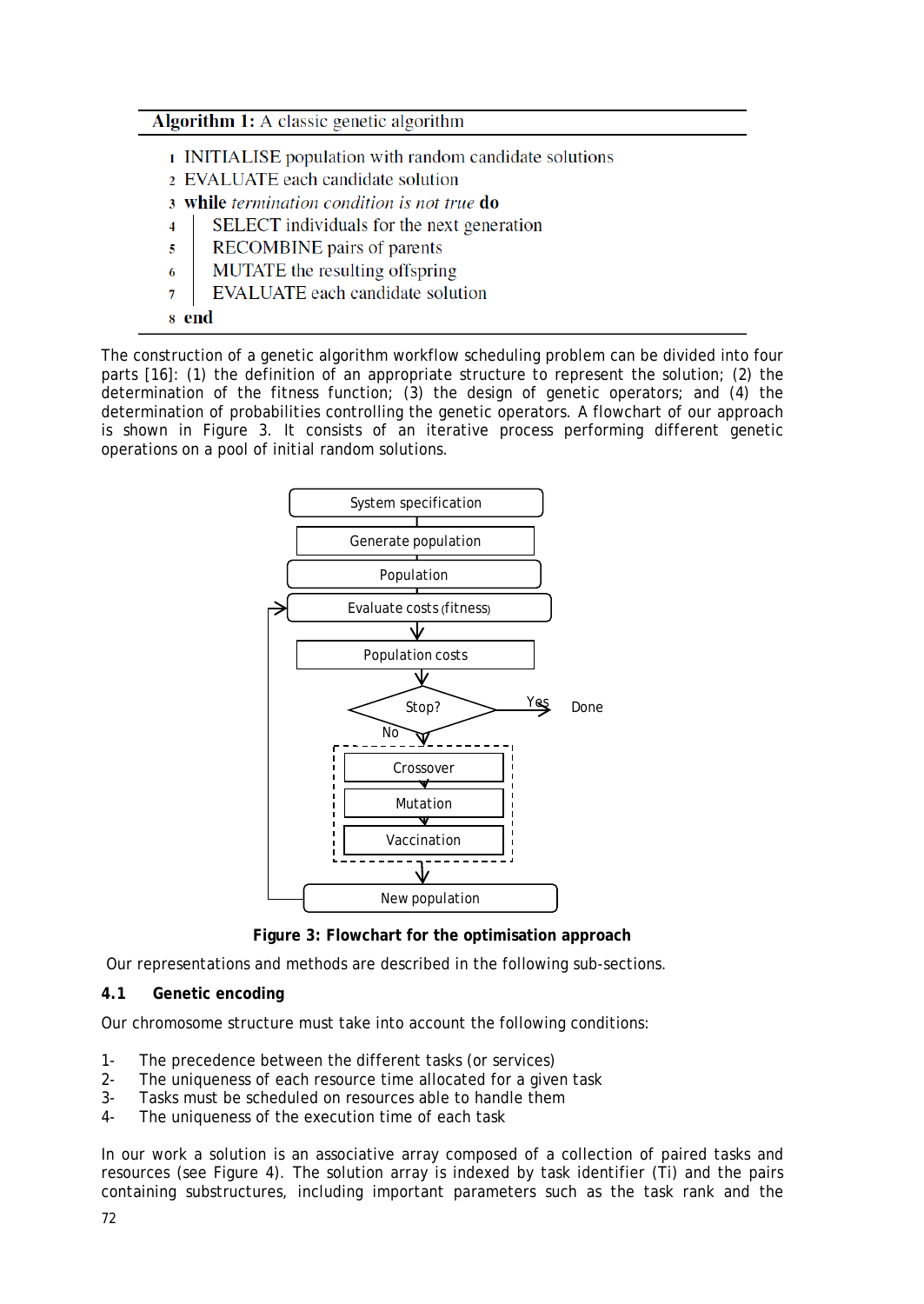resource parameters (see Table 1). Using this representation, the combination of a task, its rank, a resource, and its parameters (frequency, voltage, etc.) can be considered as a gene from a genetic point of view. The term 'rank' in this representation is completely independent from the task interdependencies, and this variable is used to determine the priority between several tasks that are ready to be scheduled at the same time (see the scheduling algorithm below, and section 4.3 for details).

The genetic algorithm is granted full access to modify the parameters of the different taskresource pairs and to change the sub-elements if the simulation allows it. To do so, genetic operators such as crossover and mutations are applied to the different solutions.

|  |  |  |  | $\left\  \overline{T_1} \right\  R_1 \right\  T_2 \left\  R_2 \right\  T_3 \left\  R_3 \right\  \dots \dots \left\  T_N \left\  R_N \right\ $ |  |  |
|--|--|--|--|-----------------------------------------------------------------------------------------------------------------------------------------------|--|--|
|  |  |  |  |                                                                                                                                               |  |  |

**Figure 4: Example of solution represented as an associative array**

**Table 1: Detailed example of solution showing some substructures**

| Task                 |                |                 | $\cdots$ |                |
|----------------------|----------------|-----------------|----------|----------------|
| Ranking              | 50             | 4.,             |          |                |
| Resource             | EМ             |                 | $\cdots$ |                |
| (Voltage, frequency) | 1,3V, 1,53GHz) | (1,35V, 0,7GHz) |          | 2GHz)<br>1.3V. |

# **4.2 Fitness function**

Fitness function is a particular type of objective function that prescribes the quality of a solution (that is, a chromosome) of a GA. Choosing a proper fitness function is very important for the effectiveness and efficiency of evolutionary algorithms.

This is even more important in our case because we are using an aggregative model to define the global fitness value of a solution. In this paper we introduce a generic fitness function model that can easily be adapted to optimise any kind of numerical objective.

Objectives to optimise can be divided into two categories: the one we want to minimise (makespan, cost, energy consumption, etc), and the one we want to maximise (reliability, for instance). In both categories, the objectives have very different scales and values, making a straight comparison between them impossible. The first step we used to define our fitness function was to normalise all the objectives according to formulae (7) and (8).

Then the fitness function is evaluated by summing all the objectives and scaling the result between 0 and 100 according to formula (9), with 0 being the best value and 100 the worst. Using this method, it is possible to compute a fitness value that is representative of all objectives. However, this fitness value depends on the current pool of solutions, and therefore it cannot be compared with fitness values from other algorithms or even other iterations.

*Normalized Value*<sub>1</sub> = 
$$
\frac{Value - MinValue}{Max Value - MinValue}
$$
 if minimised (7)

*Normalized Value*<sub>2</sub> = 
$$
1 - \frac{Value - MinValue}{Max Value - MinValue}
$$
 if maximised (8)

$$
Fitness^* = \frac{100}{Number\ objectives} \times \sum Values_{nomalized}
$$
 (9)

where *MinValue* and *MaxValue* are the extremes of the considered objective for the current pool of solutions. The second important part in designing the fitness function was to take constraints into consideration. To achieve this goal, we applied the penalties method to the previously computed fitness values by using formulas (10), (11), and (12).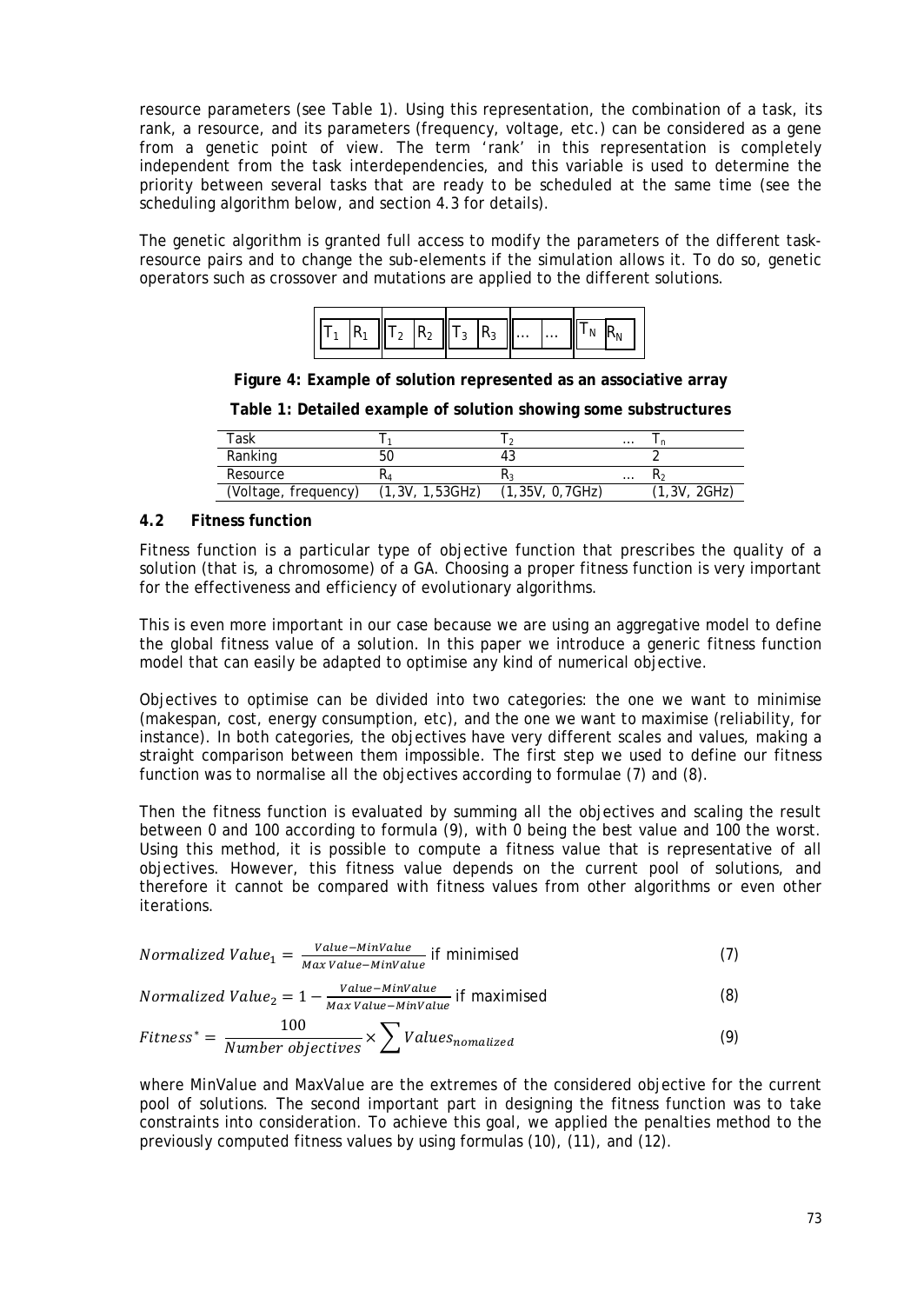| <i>Penalty</i> <sub>1</sub> = max(1, $\left(\frac{Value}{Limit}\right)^2$ ) if minimised |  | (10) |
|------------------------------------------------------------------------------------------|--|------|
|------------------------------------------------------------------------------------------|--|------|

 $Penalty_2 = \max(1, (\frac{Limit}{Value})^2)$  if maximised (11)

$$
Fitness = Fitness^* \times \prod Penalties
$$
 (12)

The process of generating and evaluating a solution has two steps: first, the genetic algorithm generates the solutions and assigns each task to a resource, and provides the parameters for the substructures; and the second step is to evaluate the solutions to compute their fitness functions. To do this, a scheduler deploys the previously generated solutions that simulate the result of the proposed solution, and computes the QoS variables.

In order to evaluate the solutions, our scheduler will simulate them, based on the HEFT (heterogeneous earliest finish time) model. Tasks are scheduled according to their given resource one by one, after their parent tasks are done and all data has been transmitted. If several possible resources are ready to be scheduled, the one with the highest rank (generated by the GA) goes first.

This method of scheduling, described in the pseudo-code in Figure 5 below, ensures that the constraints between the tasks are respected, and thus avoids the algorithm having to solve a complex constraint satisfaction problem.

# **4.3 Genetic operators**

Genetic operators are the core of a genetic algorithm. They define how to generate new solutions from the existing ones. The two genetic operators are the crossover and the mutation operators.

# *4.3.1 Selection and crossover*

Crossover produces new individuals from the existing ones by interchanging sequences of task-resource pairs. We used the double-point crossover (see the example shown in Figure 6.a), which showed good performance for a workflow scheduling problem [7,13]. In our algorithm we choose the parent solutions in two steps:

- We reduce the initial pool of solutions by keeping only X per cent of the solutions based on their fitness value. The process consists of sorting the solutions of the pool by their fitness value using equation (12), and keeping only the X per cent best ones. Therefore we execute what is called a 'rank selection' of X per cent. X is a parameter of the algorithm, and is usually around 50 per cent.
- Then we randomly select parent solutions in the chosen pool. All solutions have an equal probability of being selected.

| Scheduler summarised code:<br>$Int$ i=0                                                       |
|-----------------------------------------------------------------------------------------------|
| While(i <solution.nbtask){< td=""></solution.nbtask){<>                                       |
| Set <pair> Pool = Solution-&gt;GetTasksReady();<br/>//tasks whose parents are finished</pair> |
| Pair P = Pool->GetBestRankedPair();                                                           |
| Schedule(P.Task, P.Resource);<br>//update the resource timeline and compute                   |
| transmission times to the children tasks                                                      |
| $1++$ :                                                                                       |
|                                                                                               |
| RetrieveQoS();                                                                                |
| ComputeFitness();<br>//compute fitness using equation (12)                                    |

**Figure 5: Scheduler summarised code**

# *4.3.2 Mutation operator*

In the mutation process, a gene of the chromosome will be mutated. The mutation probability *Pm* determines if the chromosome will be the subject of a mutation. Each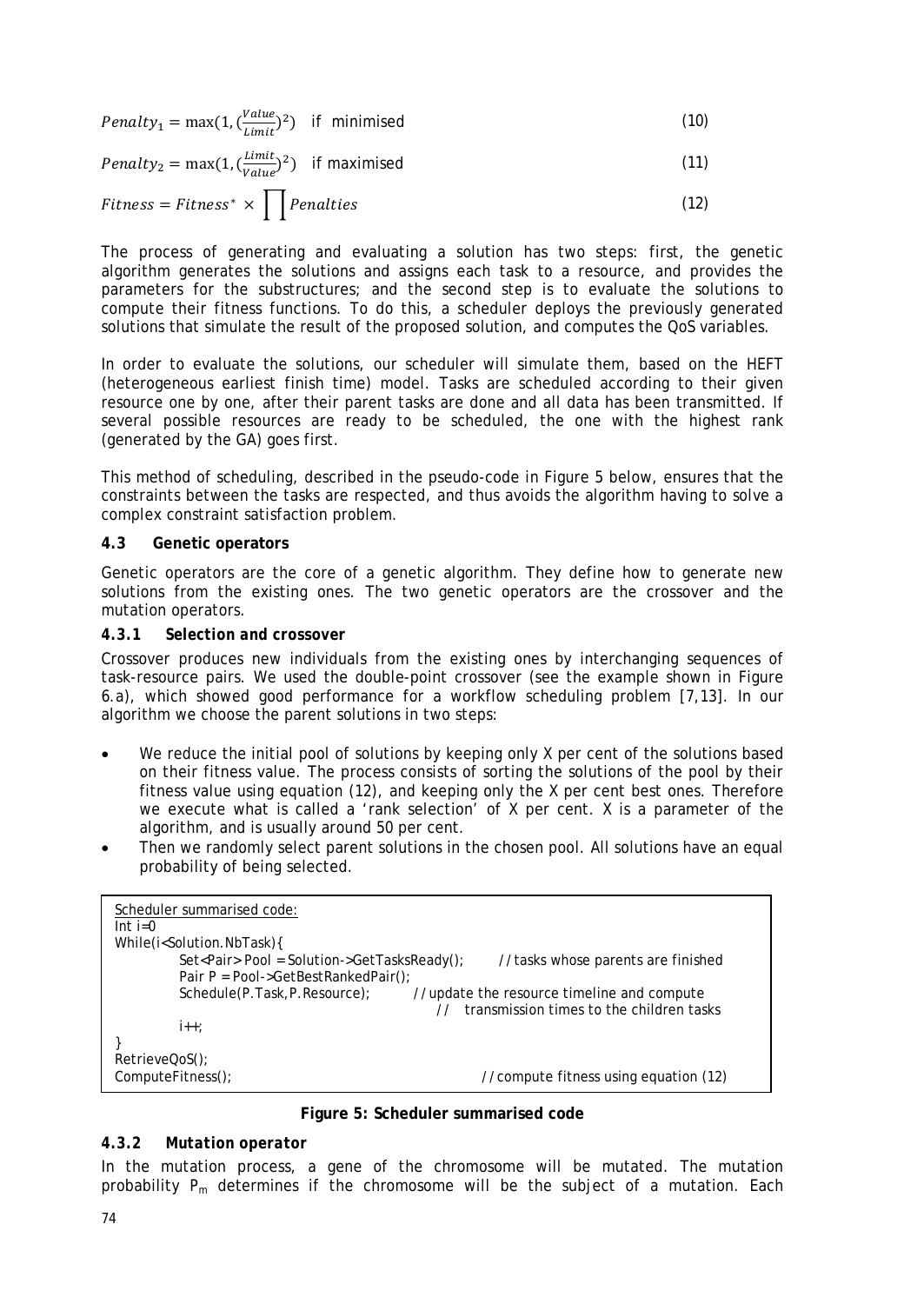chromosome of the population is assigned a random probability of mutation. The chromosome whose probability is lower than or equal to  $P_m$  will be the chromosome to mutate. The mutation of a gene *Gi* is made in one of its pairs, and will have one of the following modifications (see the example shown in Figure 6.b): the task rank will be modified; the resource associated with the task will be changed; or the resource parameters will be changed (whenever it is possible).



**Figures 6 (a) and (b): Genetic operators used in the scheduling algorithm**

# *4.3.3 Vaccination*

To ensure that all generated solutions respect the constraints that force some tasks to be executed only with appropriate resources, we use a vaccination process similar to the one described in [17]. If considered as a constraint satisfaction problem (CSP), that kind of constraint can be encoded as a gene: given a constraint like task *Ta* on resource *Rb*, an individual solution must have a gene/pair (*Ta,Rb*) in order to respect the constraints. Thus in our algorithm a vaccine changes one or very few positions of a member, based on the CSP of what corrects an existing solution.

After the crossover and mutation process, every solution that does not respect the constraints will be vaccinated, thus correcting the deficient genes.

In Figure 7 we show an example where the constraints are task *T1* on resource *R2,* and task *T6* on resource *R1* or resource *R3*. In this example we are also shown a solution *S1* that has its task *T6* scheduled on resource *R2*.

Task *T1* is assigned in a way that respects the constraints; however, *S1* is vulnerable to (*T6,R2*). Consequently, the solution *S1* will be randomly vaccinated by one of the genes (*T6,R1*) or (*T6,R3*) in order to be modified to fit the constraints. In the example of Figure 7, *S1* is corrected by (*T6,R1*).



Is vulnerable to (T6, R2)

**Figure 7: Example of vaccination**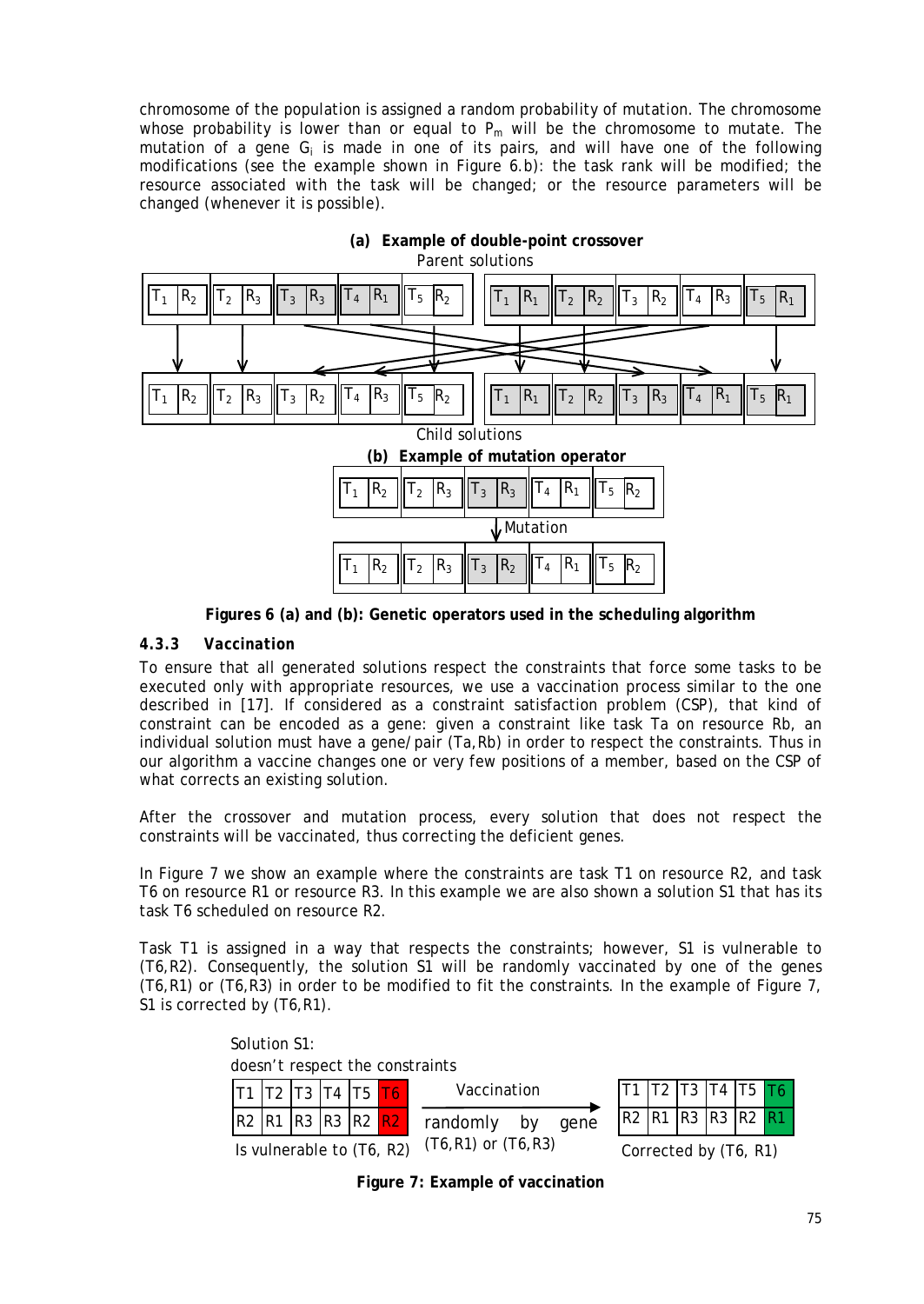

**Figure 8: Parallel workflow and hybrid workflow from London e-Science Centre**

# **5 EXPERIMENTS**

To demonstrate the robustness of the proposed genetic algorithm, we tested it on various real-life project workflows already studied by other scientists [18] (see Figure 8), including a neuroscience workflow with many parallel features [19], and a protein annotation workflow with hybrid features [20]. The experimental results presented in this document come mostly from experiments conducted on these two specific workflows. We used a simulation environment on a machine with an Intel Core2 Quad CPU Q8300 @ 2.50GHz and 3.25 GB of RAM running on MS Windows XP, and our environment was compiled with mingw32.

These experiments were done using the characteristics of the Amazon EC2 cloud resources [21,22]. However the error rate for Amazon EC2 resources was not provided. We therefore arbitrarily assigned error rates that correspond to computers of similar performance (cf. Table 2). For the connection speed between the resources we considered a connection speed of 100Mb/s.

|                        | Speed (MIPS) | Price \$/h | Error Rate       |
|------------------------|--------------|------------|------------------|
| m1.xlarge              | 5400         | በ 92       | 10 <sup>-1</sup> |
| m2.xlarge              | 4800         | 0.57       | 10 <sup>-1</sup> |
| m <sub>2</sub> 2xlarge | 8500         | 114        | 1∩ <sup>-6</sup> |

For both workflows, the number indicated next to each task is the number of millions of instructions (MI) required to perform the considered task. The volumes of data transmitted between each task were randomly chosen between 32Mb and 1024Mb.

We chose these two workflows because parallel workflow and workflows with hybrid features can be scheduled with very different effectiveness results even while using the same scheduling algorithm. Therefore, to ensure that our algorithm was reliable, we used both categories of workflows.

The parameters for our immune genetic algorithm (IGA) were a population of 100 individuals, and a 0.05 probability of mutation.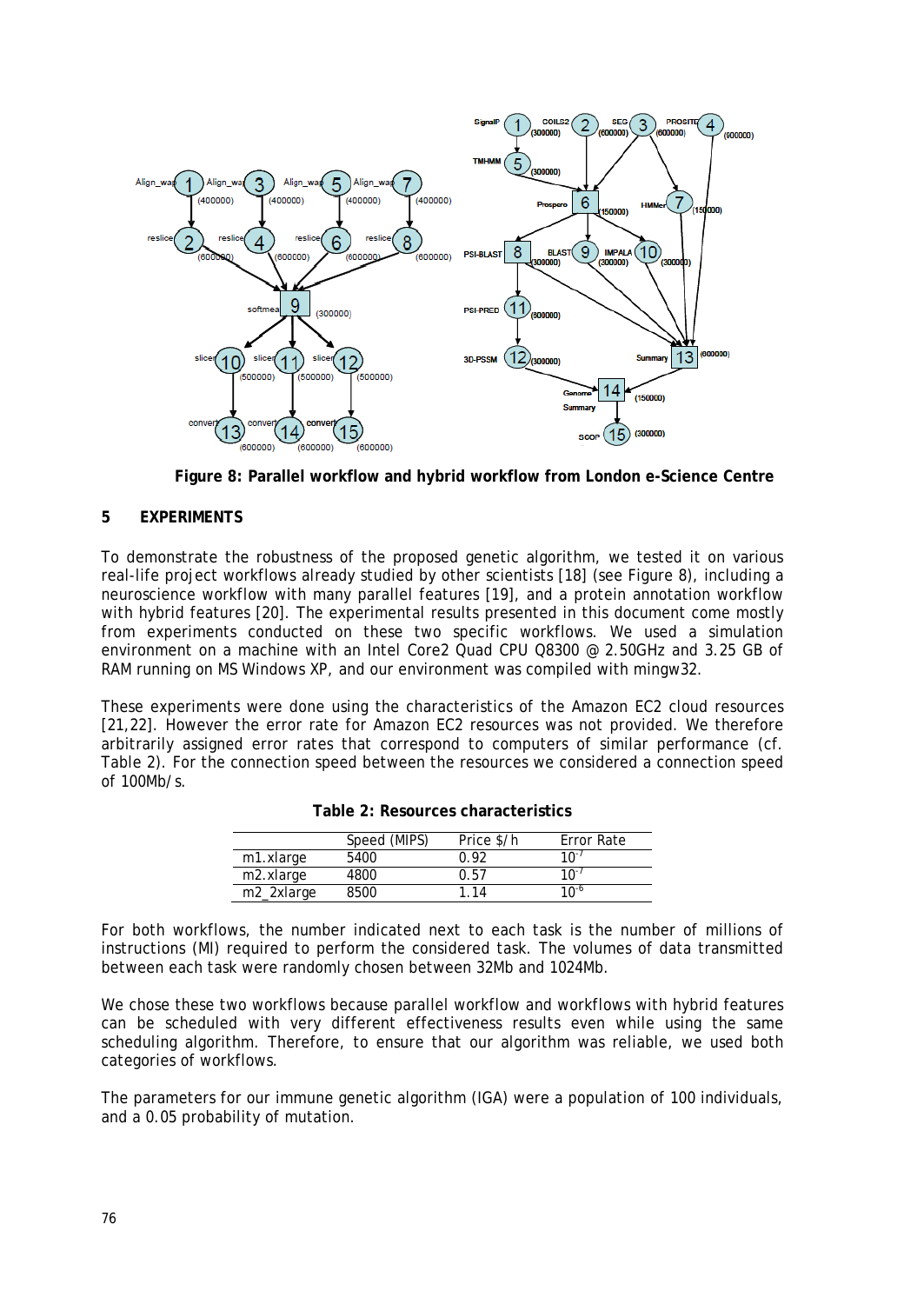## **5.1 Performance analysis**

In our first experiments, we tried to evaluate our multi-objective results. Multi-objective optimisation being a difficult task, it is often impossible to improve a variable without degrading another one. For this reason we faced the problem of finding methods to evaluate our multi-objective results. Without reference values from other researchers for the QoS variable that we were studying with these specific resources, we defined our own evaluation protocol:

For each workflow, we processed single-objective optimisation tests on every QoS variable one by one, to get the approximate best value possible for each of them individually, and only after we had our multi-objective algorithm in the same conditions.

Using this method, we evaluated the multi-objective results of each QoS variable with the best single objective optimisation result for the same variable. These results are displayed in the next two subsections with different graphs where the multi-objectives results are evaluated between 0 and 1 – 0 being the worst possible value, and 1 the best result achieved in a single objective. We have also used HEFT algorithm results as references.

For the hybrid workflows, we ran the tests with the following constraints: tasks 2, 3, 4, and 11 had to be scheduled on resource 3. For the parallel workflows, tasks 2, 4, 14, and 15 had to be scheduled on resource 3. Following our experiment plan, we ran several simulations with different weights for the various QoS variables.

The best single optimisation results for the hybrid workflow are shown in Table 3, and those for the parallel workflow in Table 4. The results of the experiments are shown in Tables 5 and 6.

|                             |         |            |               | Makespan (s) Reliability (%) Cost (\$) Availability (%) |
|-----------------------------|---------|------------|---------------|---------------------------------------------------------|
| HEFT                        | 492.899 | 99.9993795 | 2.26872 44.76 |                                                         |
| Best makespan               | 441.176 | 99.9994172 | 2.3829        | 35.185                                                  |
| Best resource cost          | 688.235 | 99.9992118 |               | 1.91166 66.6667                                         |
| Best reliability            | 616.349 | 99.999524  |               | 2.50262 51.2732                                         |
| Best availability           | 456.738 | 99.9994763 |               | 2.50511 34.1816                                         |
| Overall best values 441.176 |         | 99.999624  |               | 1.9117634.1826                                          |
|                             |         |            |               |                                                         |

**Table 3: Hybrid workflow optimal values**

#### **Table 4: Parallel workflow optimal values**

|                             |         |                            |                 | Makespan (s) Reliability (%) Cost (\$) Availability (%) |
|-----------------------------|---------|----------------------------|-----------------|---------------------------------------------------------|
| HEFT                        | 541.176 | 99.9993998                 | 3.14293 30.309  |                                                         |
| Best makespan               | 481.612 | 99.9994593                 | 3.25549 18.8851 |                                                         |
| <b>Best Rcost</b>           | 894.118 | 99.9991059                 | 2.48366 66.6667 |                                                         |
| Best reliability            | 962.963 | 99.9996214 3.45921 56.8929 |                 |                                                         |
| Best availability           | 481.612 | 99.9994593                 |                 | 3.25549 18.8851                                         |
| Overall best values 481.612 |         | 99.9996214 2.48366 18.8851 |                 |                                                         |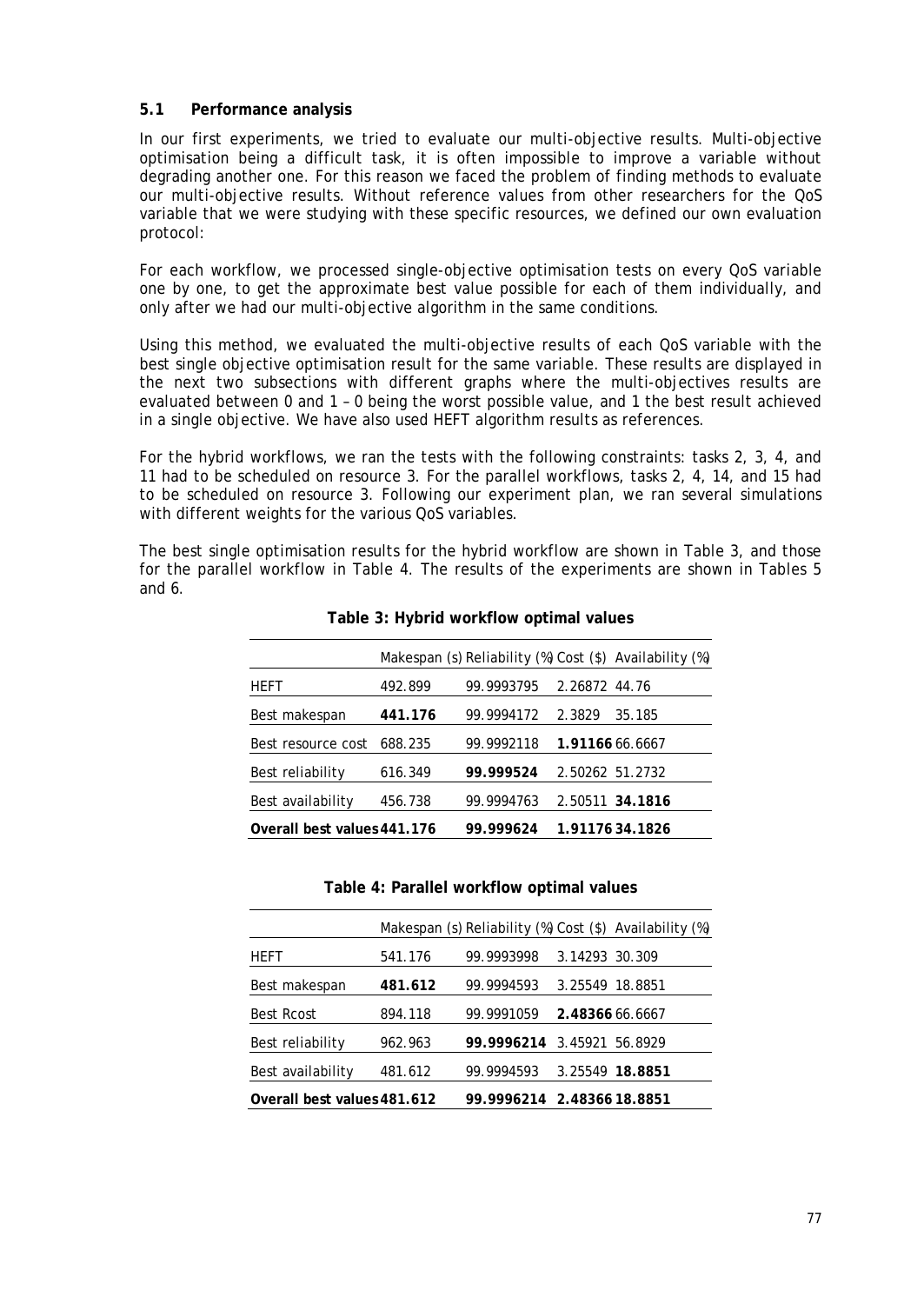#### **ATable 5: Hybrid workflow results**

| Hybrid       | Makespan (s) | Reliability (%) | Cost(S) | Availability (%) |
|--------------|--------------|-----------------|---------|------------------|
| GA(1111)     | 441.176      | 99.999332       | 2.32403 | 36.7593          |
| GA(1141)     | 652.941      | 99.999332       | 1.96705 | 64.3083          |
| GA(2151)     | 476.471      | 99.999480       | 2.24846 | 44.76            |
| Overall best | 441.176      | 99.999614       | 1.91076 | 34.1826          |

#### **Table 6: Parallel workflow results**

| Parallel            | Makespan (s) | Reliability (%) | $Cost($ \$) | Availability (%) |
|---------------------|--------------|-----------------|-------------|------------------|
|                     |              |                 |             |                  |
| GA (1111)           | 481.612      | 99.999459       | 3.25549     | 18.8851          |
| GA (1141)           | 600          | 99.999354       | 2.95267     | 40.9465          |
| GA (2151)           | 509.807      | 99.999441       | 3.17939     | 25.1625          |
| <b>Overall Best</b> | 481.612      | 99.9996214      | 2.48366     | 18.8851          |

### **5.2 Constraint handling**

The HEFT algorithm is currently one of the most widely-used algorithms to schedule workflows. However, it is a deterministic algorithm that cannot take into account parameters such as maximal price or maximal makespan requirement. Due to the popularity of this algorithm, it is mandatory to outperform it when conceiving new scheduling algorithms.

As a consequence, we ran various experiments to check that our genetic algorithm was capable of respecting constraints such as deadlines, maximum cost, and minimal reliability.

Tables 7 and 8 show the results of the experiments conducted on the parallel workflow and the hybrid workflow problems without task scheduling constraints. Table 9 and Figure 9 show the result of experiments on the hybrid workflow problems, combining both deadlines and task scheduling constraints.

| Alqo(s)   | Constraint                                              |     | Time(s) Reliability | Cost \$                  |
|-----------|---------------------------------------------------------|-----|---------------------|--------------------------|
| GA(100) E | time < 500                                              |     | 479.532 99.9995     | 3.2555                   |
| GA(100) E | $cost < = 2.64$                                         | 800 |                     | 99.9992 2.633744         |
| GA(100) E | reliab>=99.9997%                                        |     |                     | 655.913 99.9997 3.801667 |
|           | GA(100) E time<=600, cost<=3.06588.235 99.9994 3.035722 |     |                     |                          |

### **Table 7: Parallel workflow with QoS restrictions**

#### **Table 8: Hybrid workflow with QoS restrictions**

| Alqo(s)   | Constraint                                               |     | Time (S) Reliability Cost \$ |                  |
|-----------|----------------------------------------------------------|-----|------------------------------|------------------|
| GA(100) E | $time < = 400$                                           |     | 388.235 99.99956 2.467319    |                  |
| GA(100) E | $cost \le 2.08$                                          | 600 |                              | 99.9994 2.033972 |
| GA(100) E | reliab>=99.9997%                                         |     | 480.122 99.9997 2.777664     |                  |
|           | GA(100) E time<=450, cost<=2.36 449.355 99.9995 2.344317 |     |                              |                  |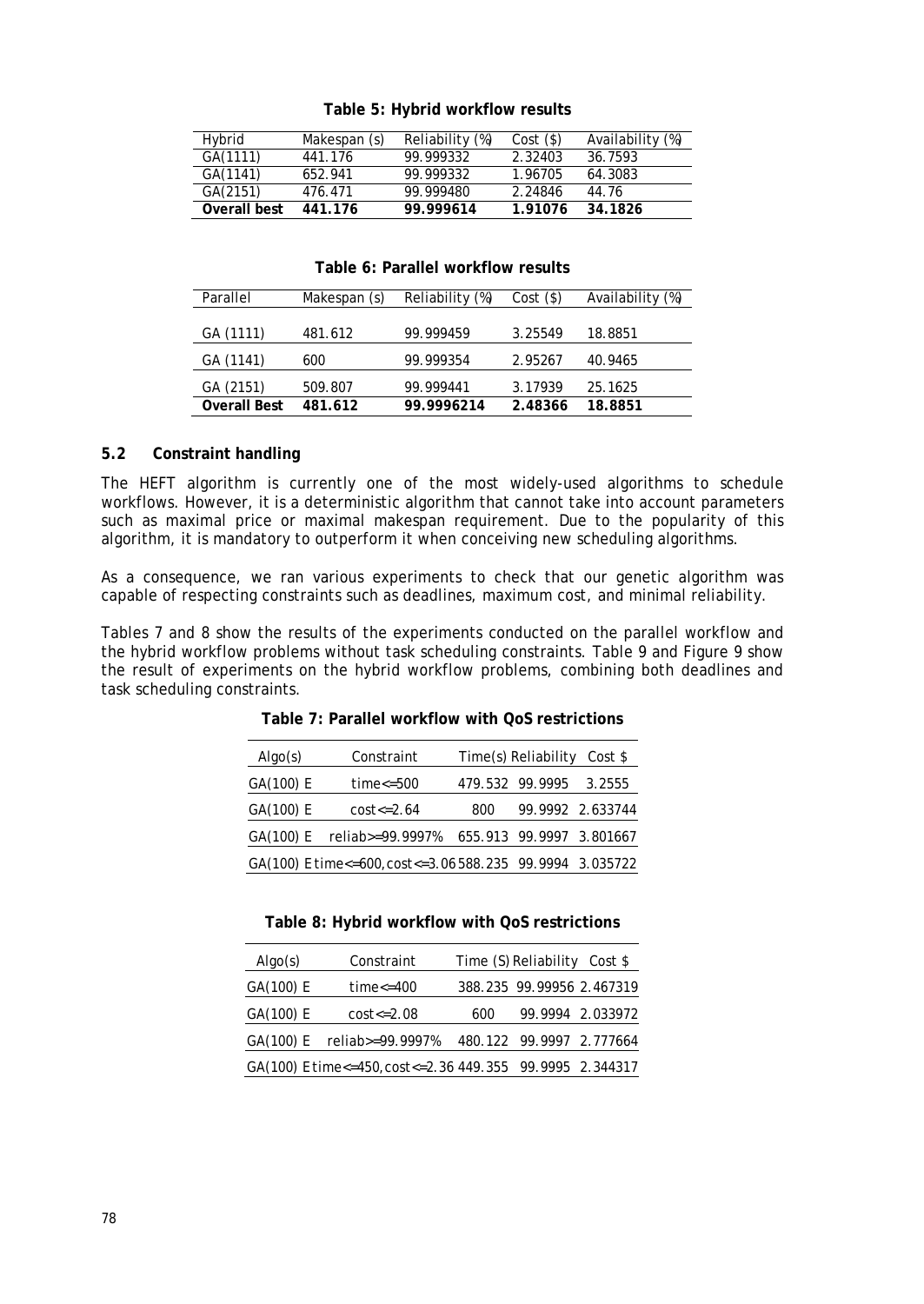|             |                              |                    |               | Makespan (s) Reliability (%) Cost (\$) Availability (%) |
|-------------|------------------------------|--------------------|---------------|---------------------------------------------------------|
| GA (1111)   | 441.176                      | 99.999519          | 2.32503       | 36.7593                                                 |
| Best values | 441.176                      | 99.999624          | 1.91176       | 34.1826                                                 |
| <b>HFFT</b> | 492.899                      | 99.9994895 2.26875 |               | 44.76                                                   |
|             | Constraints $\leq 492.899$ s |                    | $\leq$ 2.25\$ |                                                         |
|             |                              |                    |               |                                                         |

**ATable 9: Hybrid workflow with QoS restrictions and task scheduling constraints**







# **5.3 Comparison with other algorithms**

In another experiment, we evaluated the convergence speed of several algorithms: the aggregative genetic algorithm (GA) using our fitness function and crossover method; the NSGAII algorithm; the PAES algorithm; the HEFT algorithm; and our modified aggregative genetic algorithm using the vaccination process (IGA). We applied these four algorithms to both the hybrid and the parallel workflows, with four task scheduling constraints (for a total of 15 tasks). The outputs of the algorithms were evaluated between 0 and 1 by computing the mean value of the QoS variables, where 1 is the best value possible (all QoS variables maxed to their single objective best value) and 0 the worst value. The results were evaluated after numerous iterations of each algorithm, allowing us to plot two convergence speed graphs; one a function of the number of iterations, and the other a function of time. These results are shown in Figures 10 and 11.

Both our GA and IGA algorithms are better than the other algorithms. While it is true that HEFT will give a result in the shortest time, and that the *Pareto archived evolution strategy* (PAES) [23] iterates faster, the results for fitness value favour both our algorithms, as they give better final results.

The case of the *non-dominated sorting genetic algorithm* (NSGAII) [24] is different. While one cannot deny that NSGAII gives results that are almost as good as those of our algorithms, and that it is possible to integrate the vaccination operator to NSGAII, this algorithm remains slower. The time needed to compute the Pareto front after each iteration is extremely long, especially with a large number of QoS variables.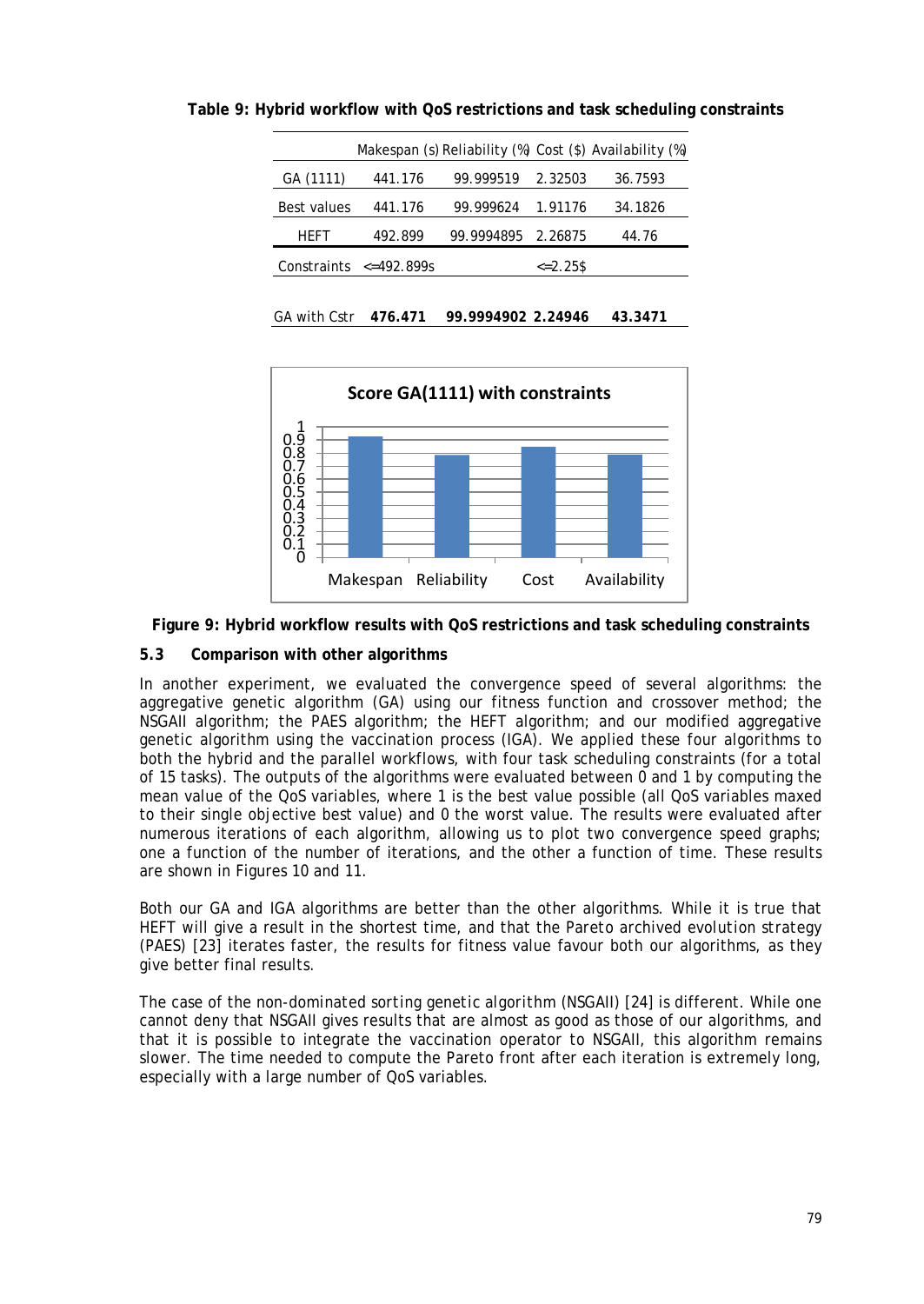

**Figure 10: Fitness evaluation function of the number of Iterations**

# **6 CONCLUSION**

Cloud computing is viewed as a major logical step in the evolution of the Internet as a source of remote computing services driven by economies of scale, utilising a pool of computation resources is usually deployed as composite web services and service workflows. Workflow and composite web services execution costs must therefore be considered during scheduling. Traditional scheduling research usually targets makespan as the only optimisation goal, while several isolated efforts have addressed the problem by considering, at most, two objectives. In this paper we have proposed a general framework and genetic algorithm for multiobjective scheduling of service workflows in cloud computing environments. We have presented the different objectives as multiple QoS functions including time, cost, reliability, utilisation, and energy. We have (1) proposed a new fitness function model for faster convergence, and (2) adopted an immune genetic algorithm efficiently to solve the constraint satisfaction problem linked with the task scheduling constraints. Our genetic algorithms were tested against algorithms in the literature that were previously used to solve this problem. Results for three different and widely-studied workflow applications demonstrated that the solutions generated by our algorithm are superior for user-defined constraints.



**Figure 11: Fitness evaluation function of time**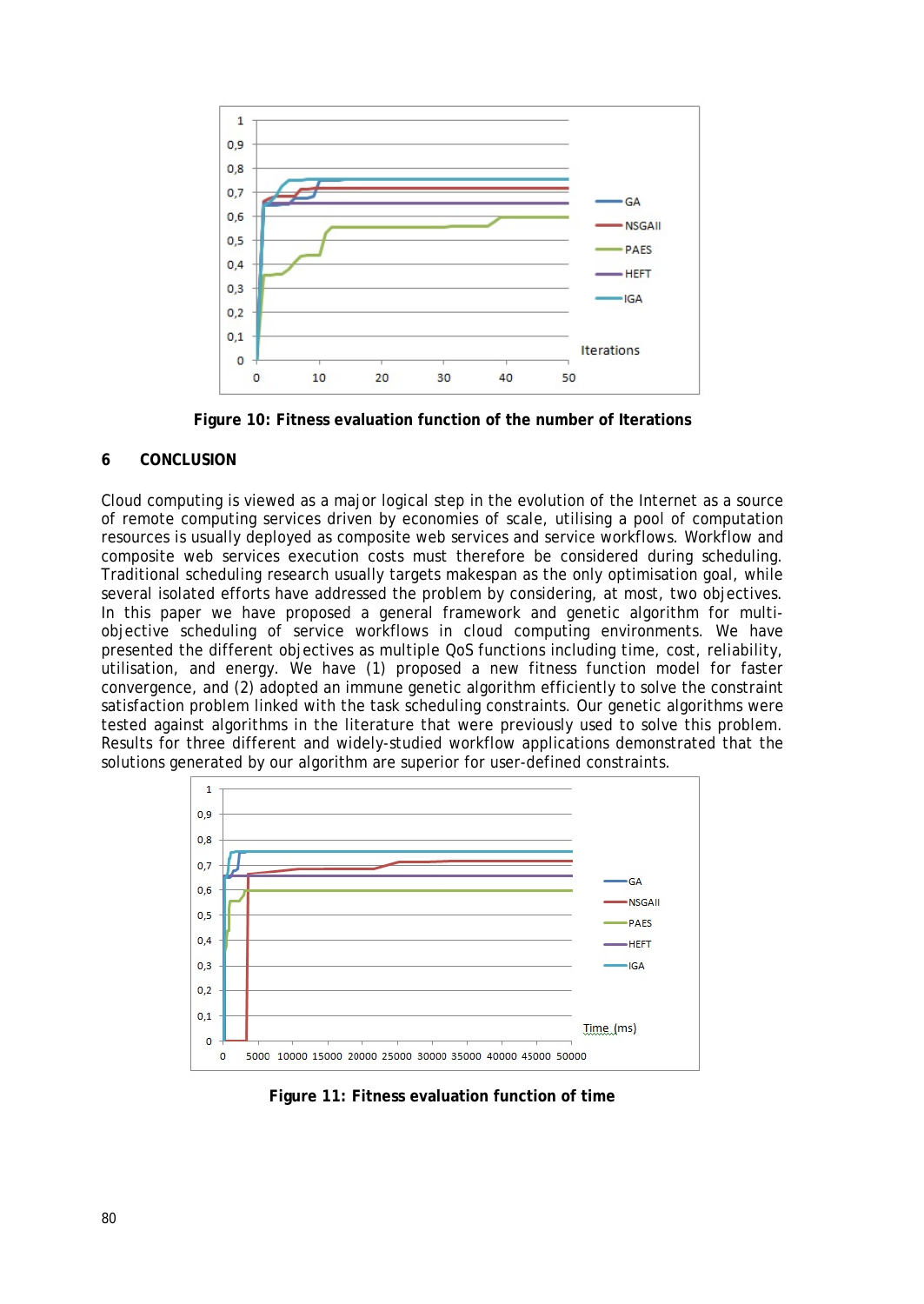#### **ACKNOWLEDGEMENTS**

This research is supported by a research grant from the Ministry of Higher Education and Scientific Research in Algeria (CNEPRU project N° B\*00620090014). The authors acknowledge the LARIS Laboratory of EISTI France, the Centre of IT Research at Langston University, and the LSI Laboratory of the USTHB University for their support. The authors also thank the anonymous referees for their valuable suggestions.

### **REFERENCES**

- **[1] Foster, I., Zhao, Y., Raicu, I. & Lu, S**. 2008. Cloud computing and grid computing 360-degree compared*. Proceedings of the 2008 IEEE Grid Computing Environments Workshop*, pp 1-10.
- **[2] Rajan, S. & Jairath, A.** 2011. *Cloud computing: The fifth generation of computing*. International Conference on Communication Systems and Network Technologies, 15(4), Publisher: IEEE, pp 665- 667.
- **[3] Peltz, C.** 2003. Web services orchestration and choreography*. Computer*, 36(10), pp 46–52.
- **[4] Yu, J., Buyya, R. & Ramamohanarao, K**. 2008. *[Workflow scheduling algorithms for grid](http://www.cloudbus.org/papers/MHS-Springer-Jia2008.pdf)  [computing,](http://www.cloudbus.org/papers/MHS-Springer-Jia2008.pdf) metaheuristics for scheduling in distributed computing environments,* F. Xhafa and A. Abraham (eds), ISBN: 978-3-540-69260-7, Springer, Berlin, Germany.
- **[5] Wieczorek, M., Prodan, R. & Fahringer, T**. 2005. Scheduling of scientific workflows in the ASKALON grid environment, Special Issues on Scientific Workflows, *ACM SIGMOD Record*, 34(3), pp 56-62.
- **[6] Bajaj, R. & Agrawal, D.P.** 2004. Improving scheduling of tasks in a heterogeneous environment*, IEEE Transactions on Parallel and Distributed Systems*, 15(2), pp 107-118.
- **[7] Yu, J. & Buyya, R**. 2006. Scheduling scientific workflow applications with deadline and budget constraints using genetic algorithms*, Scientific Programming*, 14, pp 217-230.
- **[8] Wu, Z., Ni, Z., Gu, L. & Liu, X**. 2010. A revised discrete particle swarm optimization for cloud workflow scheduling, in *Proceedings of International Conference on Computational Intelligence and Security*, CIS 2010.
- **[9] Wang, X., Yeo, C.S., Buyya, R. & Su, J**. 2011. [Optimizing the makespan and reliability for](http://gridbus.cs.mu.oz.au/papers/TrustedWorkflowScheduling-FGCS2011.pdf)  [workflow applications with reputation and a look-ahead genetic algorithm](http://gridbus.cs.mu.oz.au/papers/TrustedWorkflowScheduling-FGCS2011.pdf)*, Future Generation Computer Systems,* ISSN: 0167-739X, Elsevier Science, Amsterdam, The Netherlands, 27(8), pp 1124-1134.
- **[10] Mezmaz, M., Melab, N., Kessaci, Y., Lee, Y.C., Talbi, E.-G., Zomaya, A.Y. & Tuyttens, D**. 2011. A parallel bi-objective hybrid metaheuristic for energy-aware scheduling for cloud computing systems*, J. Parallel Distrib. Comput.* 71, pp 1497-1508.
- **[11] Sellami, K., Ahmed-Nacer, M., Dris, D. & Tiako, P.F**. 2013. A PSO optimization for workflow scheduling based on energy-aware in cloud computing environment*, The Third International Conference on Parallel, Distributed, Grid and Cloud Computing for Engineering*, PARENG 2013, in press.
- **[12] Pandey, S., Wu, L., Guru, S. & Buyya, R**. 2010. [A particle swarm optimization \(PSO\)-based](http://gridbus.cs.mu.oz.au/papers/AINA2010-PSOSched-Workflow.pdf)  [heuristic for scheduling workflow applications in cloud computing environments](http://gridbus.cs.mu.oz.au/papers/AINA2010-PSOSched-Workflow.pdf)*, Proceedings of the 24th IEEE International Conference on Advanced Information Networking and Applications,* Perth, Australia*.*
- **[13] Yu, J., Kirley, M. & Buyya, R**. 2007. [Multi-objective planning for workflow execution on grids](http://www.cloudbus.org/papers/workflow-grid2007.pdf)*, Proceedings of the 8th IEEE/ACM International Conference on Grid Computing, IEEE Press, New* York, USA*.*
- **[14] Zitzler, E. & Thiele, L.** 1999. Multiobjective evolutionary algorithms: A comparative case study and the strength Pareto approach*, IEEE Transactions on Evolutionary Computation,* 3, pp 257-271*.*
- **[15] Zomaya, A.Y., Ward, C. & Macey, B.** *1999.* Genetic scheduling for parallel processor systems: Comparative studies and performance issues*, IEEE Transactions on Parallel and Distributed Systems,* 10(8), pp 795-812*.*
- **[16] Hou, E.S., Ansari, H.N. & Ren, H***. 1994.* A genetic algorithm for multiprocessor scheduling*, IEEE Transactions on Parallel and Distributed Systems*, 5(2), pp 113-120.
- **[17] Yongshou, D., Yuanyuan, L., Lei, W., Junling, W. & Deling, Z**. 2007*.* Adaptive immune-genetic algorithm for global optimization to multivariable function*, Journal of Systems Engineering and Electronics*, 18(3), pp 655-660.
- **[18] Yu, J. & Buyya, R**. 2006. A budget constrained scheduling of workflow applications on utility grids using genetic algorithms*, The workshop on workflows in support of large-scale science.*
- **[19] Zhao, Y., Wilde, M., Foster, I., Voeckler, J., Jordan, T., Quigg, E. & Dobson, J**. 2004. Grid middleware services for virtual data discovery, composition, and integration*, 2nd Workshop on Middleware for Grid Computing.*
- **[20] O'Brien, A., Newhouse, S. & Darlington, J.** 2004. Mapping of scientific workflow within the eprotein project to distributed resources*,* in *UK e-Science All Hands Meeting,* Nottingham*.*